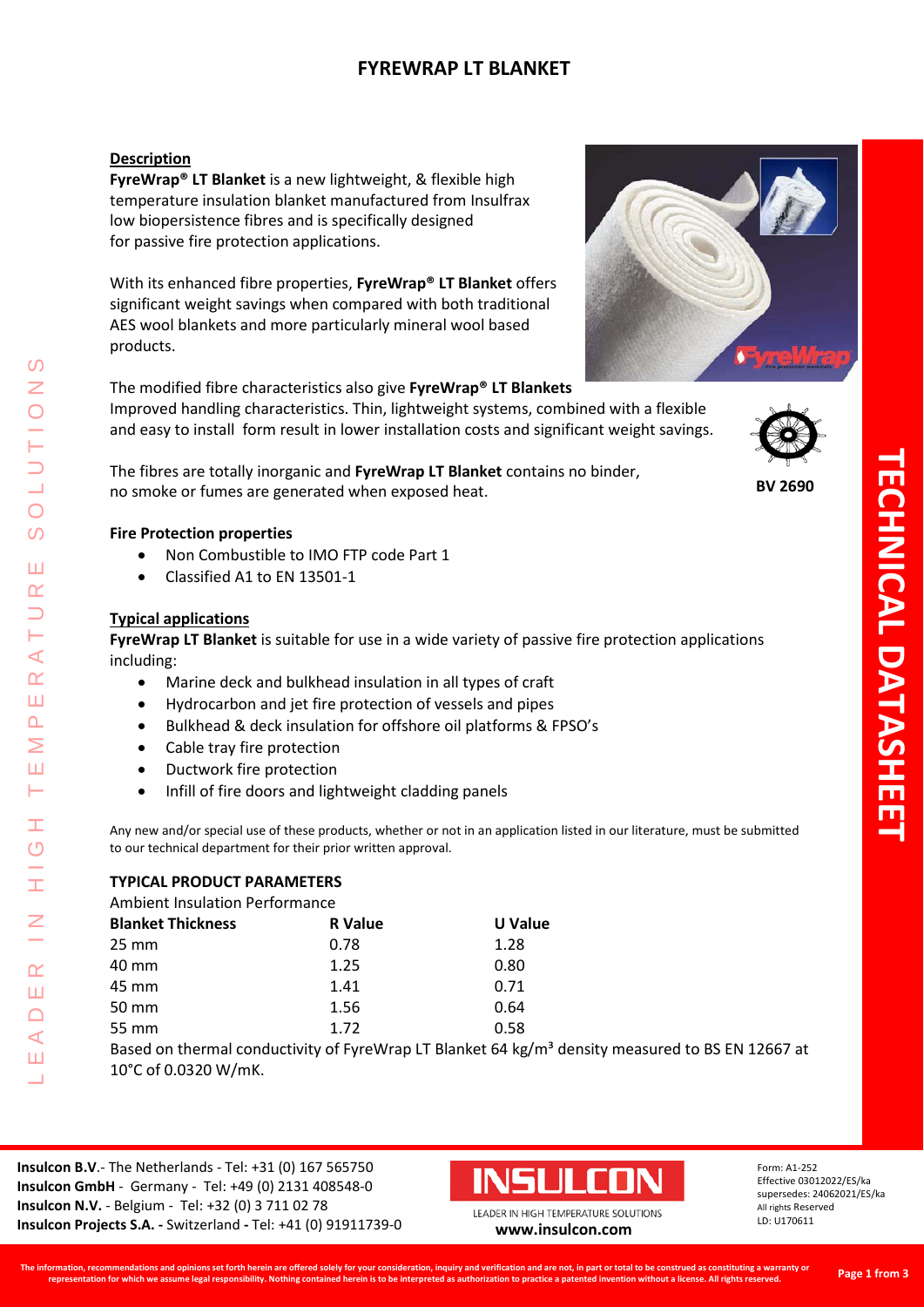For blanket densities above 64 kg/m<sup>3</sup> the same values may be used.

| <b>Acoustic Insulation Performance</b> |                              |                                                                                               |  |  |
|----------------------------------------|------------------------------|-----------------------------------------------------------------------------------------------|--|--|
| <b>Sound Absorption Coefficient</b>    |                              |                                                                                               |  |  |
| <b>Frequency Hz</b>                    | 50 mm x 70 kg/m <sup>3</sup> | 50 mm x 96 kg/m <sup>3</sup>                                                                  |  |  |
| 125                                    | 0.47                         | 0.26                                                                                          |  |  |
| 250                                    | 1.05                         | 0.94                                                                                          |  |  |
| 500                                    | 1.09                         | 1.03                                                                                          |  |  |
| 1000                                   | 1.09                         | 1.03                                                                                          |  |  |
| 2000                                   | 1.12                         | 1.09                                                                                          |  |  |
| 4000                                   | 1.12                         | 1.14                                                                                          |  |  |
| 5000                                   | 1.18                         | 1.09                                                                                          |  |  |
| <b>Noise Reduction</b>                 |                              |                                                                                               |  |  |
| <b>Coefficient</b>                     | 1.10                         | 1.00                                                                                          |  |  |
|                                        |                              | Test method BS EN ISO 354:2003. Foil facing will reduce the sound absorption characteristics. |  |  |

| <b>Thermal Conductivity (W/mK)</b> |                        |                     |                         |  |  |
|------------------------------------|------------------------|---------------------|-------------------------|--|--|
| Mean Temp. (°C)                    | $64$ kg/m <sup>3</sup> | $96\mathrm{kg/m}^3$ | $128$ kg/m <sup>3</sup> |  |  |
| 200                                | 0.06                   | 0.06                | 0.05                    |  |  |
| 400                                | 0.11                   | 0.09                | 0.08                    |  |  |
| 600                                | 0.17                   | 0.14                | 0.12                    |  |  |
| 800                                | 0.26                   | 0.20                | 0.18                    |  |  |
| 1000                               | 0.38                   | 0.29                | 0.25                    |  |  |
|                                    |                        |                     |                         |  |  |

**Thermal Conductivity measured in accordance with ASTM C-201.**

## **Blanket Facings**

LEADER IN HIGH TEMPERATURE SOLUTIONS

Ŧ  $\overline{O}$ 

Ŧ

 $\overline{z}$ 

 $\alpha$ Ш  $\Box$  $\prec$ Ш Ц

 $\Omega$  $\bar{z}$ 

 $\overline{O}$  $\overline{O}$ 

Ш  $\alpha$  $\Box$ Н  $\blacktriangleleft$  $\alpha$ Ш  $\Delta$ Σ Ш Н

FyreWrap LT Blanket can be supplied faced with choice of facing. The following grades are available: FyreWrap LTF Blanket with 30µm foil on one face.

FyreWrap LTFR Blanket with 30µm foil & glass fibre mesh reinforcement on one face.

FyreWrap LTG Blanket with glass fibre cloth on one face.

FyreWrap LTFE Blanket is fully encapsulated in a 200µm reinforced aluminium composite scrim.

FyreWrap LTF, LTFR & LTG blankets are available with the covering on both top and bottom surfaces of the blanket and are designated LTF2, LTFR2, and LTG2 respectively.



Form: A1-252 Effective 03012022/ES/ka supersedes: 24062021/ES/ka All rights Reserved LD: U170611